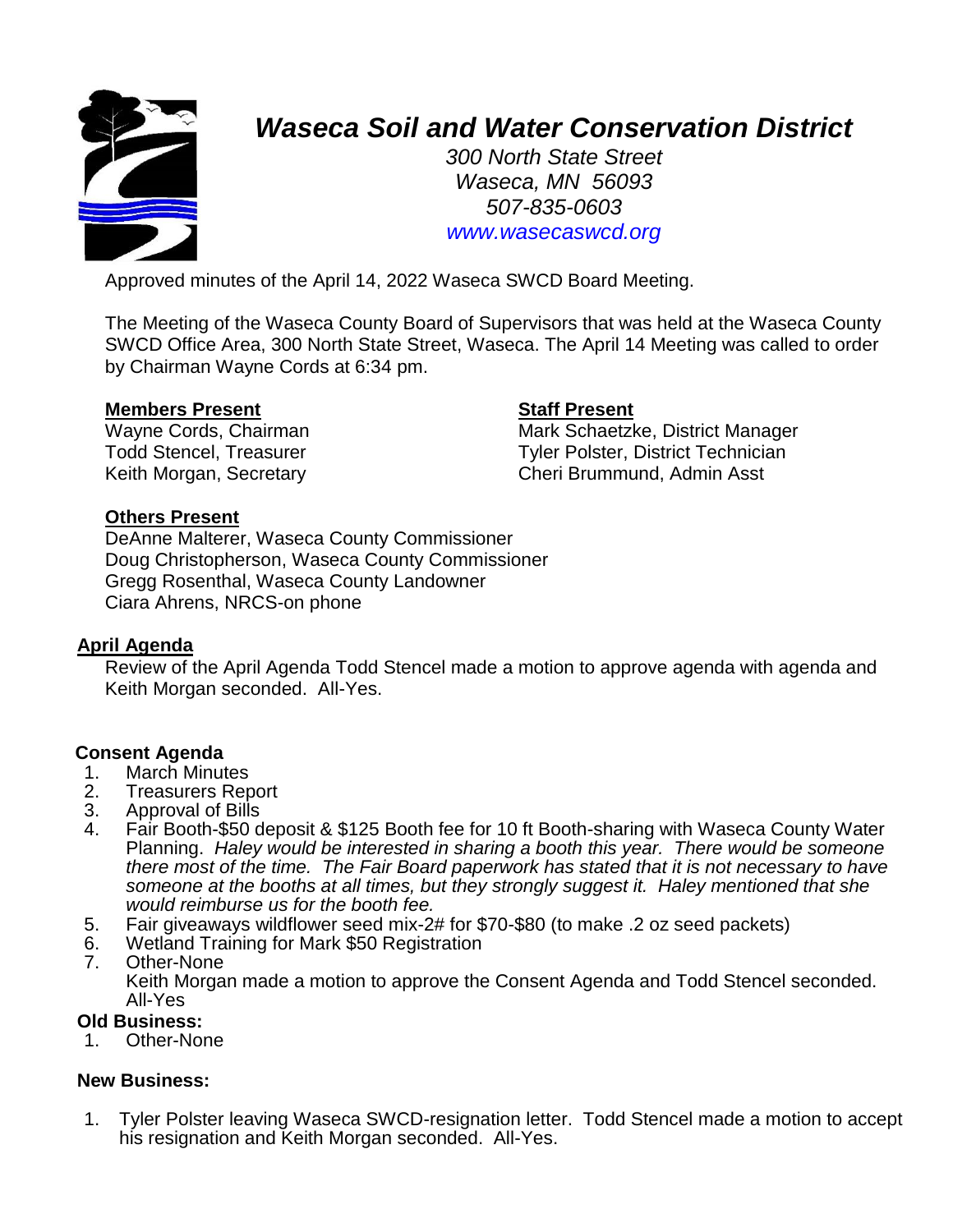- a. District Technician Opening- Todd Stencel made a motion to get posting out asap to all the organizations possible (ex: Colleges, Universities, MASWCD, NRCS, FSA) and the Land Magazine both locations, Keith Morgan seconded. All-Yes.
- 2. Approval of Disbursement of Funds for Le Sueur 1W1P Grant (February Bills):

| <b>Inv Date</b> | Invoice #    | <b>Invoice</b><br>Amount | 10% Payment<br>withheld |               | <b>Disbursement</b><br>Amount | Partner              |
|-----------------|--------------|--------------------------|-------------------------|---------------|-------------------------------|----------------------|
| February 2022   |              |                          |                         |               |                               |                      |
| 2/28/2022       | Inv#79710    | 9,107.00                 | 910.70                  | S             | 8,196.30                      | <b>ISG</b>           |
| 3/10/2022       | 2-2022-WC    | 134.35                   |                         |               | 134.35                        | <b>Waseca County</b> |
| 3/15/2022       | 2-2022-WSWCD | 294.91                   |                         | Direct Charge |                               | Waseca SWCD          |

Todd Stencel made a motion to approve payment and Keith Morgan seconded. All-Yes.

- 3. LS 1W1P Discussion—Board Discussion on upcoming topics for moving forward on the LS 1W1P next steps once planning period is completed.
- 4. LS 1W1P Payment for Meal at Mid-Point Meeting Infinity Catering Invoice \$961.01- Todd Stencel made a motion to pay and Keith Morgan seconded. All-Yes.
- 5. GBERBA CD19 CS County Drainage Authority \$50,000-Staff Signoff. Todd Stencel made a motion to approve staff sign off and Keith Morgan seconded. All-Yes.
- 6. GBERBA CD19 TA Voucher CWF-MDM-17-81-02 with Invoice CD19 \$2153.3-Todd Stencel made a motion to approve voucher with signature to be sent to GBERBA and Keith Morgan seconded. All-Yes.
- 7. Approval to amend and add to December 2021 Meeting Minutes, Item #3 of Agenda- Cost Share Scott Jones increases and expiration date was not included in typed approved minutes but was voted on and was in written notes*. This will be entered as Item #3 within the December 2021 minutes as amended.*
	- *a. Cost Share 3(19) Scott Jones, approval to extend expiration date to 5/1/22 and amend project cost from \$2000 to \$3400 with authorized amount increase from \$1500 to \$2550. Keith Morgan made a motion to approve and Larry Muff seconded. All-Yes.*

*Keith Morgan made a motion to approve the amended minutes addition and add to December final minutes and Todd Stencel seconded. All-Yes.*

- 8. CS 3(19) Scott Jones- Permission to pay waterway payment of up to \$2550 as long as all bills are in. (Grant extension expires 5-1-22) *Keith Morgan made a motion to approve staff signing and Todd Stencel seconded. All-Yes.*
- 9. RIM WO#81-20-W801 Correction to Original Approved Invoice \$3500 (February 2022) to New Invoice for \$2000-Todd Stencel made a motion to approve new amounts and Keith Morgan seconded. All-Yes.
- 10.RIM WO#81-20-W802 Correction to Original Approved Invoice \$2000 (February 2022) to New Invoice for \$500- Todd Stencel made a motion to approve new amounts and Keith Morgan seconded. All-Yes.
- 11. SWCD Administrative Training Session June 29-30, Brainerd-Registration \$95 and Hotel Rates \$149 per night (2 nights) total expense \$393 + tax for Reg & Motel. Cheri would like to attend. Keith Morgan approved and Todd Stencel seconded. All-Yes.
- 12. FYI-Emerald Ash Borer found in Waseca County-noted
- 13. FYI-Certificate from MMB & Letter that we passed and are compliant with the Local Government Pay Equity Act.-noted
- 14. FYI-Press Releases and Website notice will be posted for the Supervisors upcoming election. All Supervisor Positions up for election this year need to be included in the Press Release. noted
- 15. Other none

# **Supervisor Reports:**

- 1. Todd Stencel attended the Le Sueur 1W1P Midpoint meeting. He discussed highlights from that meeting.
- 2. Keith Morgan attended the Cannon 1W1P meeting. He mentioned that dues were brought up at the meeting.